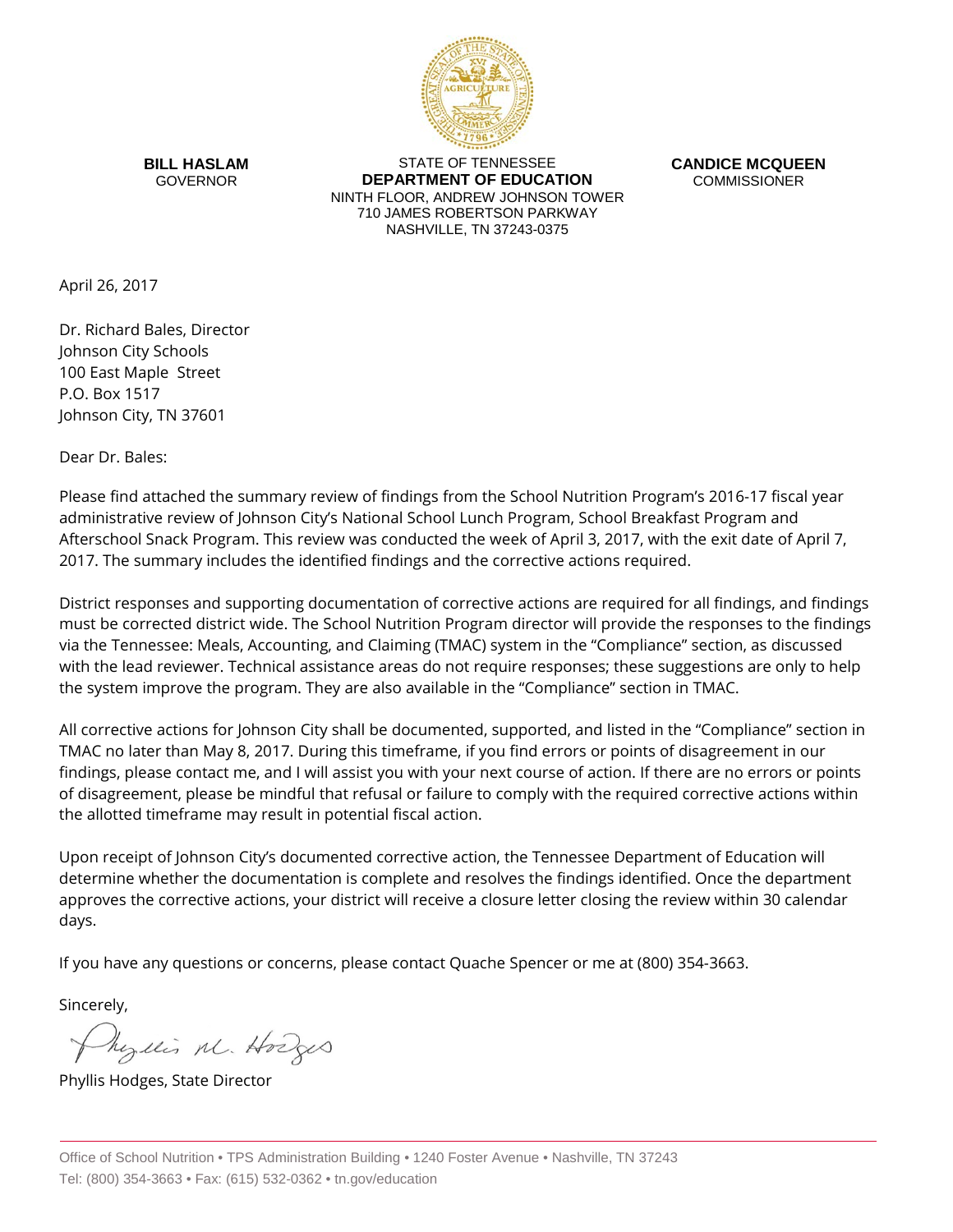

## **Johnson City (901)**

**Review ID: 570**

### **Exit Conference Date: 4/7/2017**

Review Year: 2017

Month of Review: February

Lead Reviewer: Cindy Cooper

| Area | <b>Findings</b><br>ID | <b>Finding Description</b> | <b>Required Corrective Action</b> |
|------|-----------------------|----------------------------|-----------------------------------|
|      |                       |                            |                                   |

#### **SFA - Level Findings**

| $700 -$<br>Resource<br>Management | V-0700 | Employees were given<br>a \$30.00 gift card to<br>purchase shoes locally.<br>The receipts indicated<br>that money was left on<br>the gift cards and not<br>redeposited in the<br>school nutrition<br>account. Note: there<br>were nine remaining<br>gift cards for the full<br>value securely locked in<br>the school nutrition<br>department. | Discontinue the practice of<br>issuing gift cards to employees<br>to purchase work shoes or other<br>items. Utilize the remaining nine<br>gift cards for allowable school<br>nutrition items, and monitor the<br>spending process.<br>Develop a structured<br>procurement procedure for<br>buying required work apparel.<br>Upload the plan for purchasing<br>employee required items.<br>Upload a plan for spending the |
|-----------------------------------|--------|------------------------------------------------------------------------------------------------------------------------------------------------------------------------------------------------------------------------------------------------------------------------------------------------------------------------------------------------|--------------------------------------------------------------------------------------------------------------------------------------------------------------------------------------------------------------------------------------------------------------------------------------------------------------------------------------------------------------------------------------------------------------------------|
|                                   |        |                                                                                                                                                                                                                                                                                                                                                | remaining nine gift cards with<br>projected spending date and<br>items listed.                                                                                                                                                                                                                                                                                                                                           |

#### **Site - Level Findings: Indian Trail (0016)**

| 1400 - Food<br>Safety | $V-1400$ | gravy mixes were from<br>Canada and were not<br>included on the<br>district's waiver for<br>accepting non domestic will utilize the product.<br>products. | The chicken and brown Discontinue accepting the non-<br>domestic gravy mixes, or after<br>obtaining all the necessary<br>costing information about the<br>product, determine if the district |
|-----------------------|----------|-----------------------------------------------------------------------------------------------------------------------------------------------------------|----------------------------------------------------------------------------------------------------------------------------------------------------------------------------------------------|
|-----------------------|----------|-----------------------------------------------------------------------------------------------------------------------------------------------------------|----------------------------------------------------------------------------------------------------------------------------------------------------------------------------------------------|